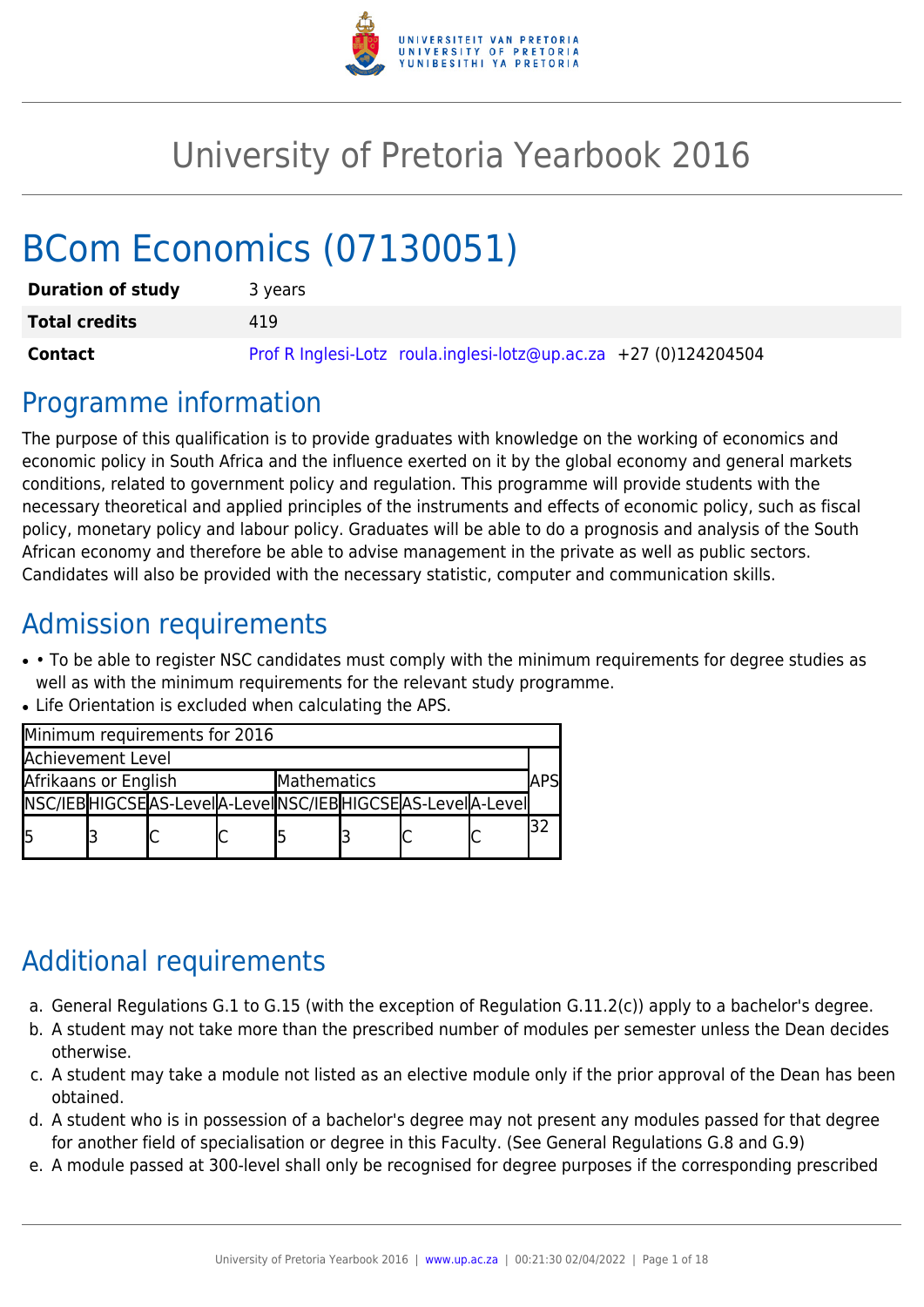

module(s) at 200-level has/have been passed, unless the Dean decides otherwise, with the proviso that the following modules which are offered at 300-level only, are also considered "major subjects": Labour law 311 (ABR 311), Labour relations 320 (ABV 320) and International business management 359 and 369 (OBS 359 and 369); only two 14-week modules, or the equivalent thereof, that are not preceded by the 100- and 200 level modules, may be taken for degree purposes. In other words, at least four 14-week modules must be taken at 300-level that are preceded by the 100- and 200-level, except for modules offered on 200- and 300 level only.

- f. A module already passed may only be repeated with the approval of the Dean.
- g. A module passed may not be taken into account for more than one degree or field of specialisation.
- h. It remains the student's responsibility to ascertain, prior to registration, whether all the modules he/she intends taking can be accommodated in the class, test and examination timetables.
- i. The Faculty of Economic and Management Sciences supports an outcomes-based education system and places a high premium on the development of specific academic competences. Class attendance in all modules and for the full duration of all programmes is therefore compulsory for all students.
- j. The Dean has the right of authorisation regarding matters not provided for in the General Regulations or the Faculty Regulations.

# Other programme-specific information

### **Note: See the alphabetical list of modules for prerequisites of all modules.**

# FRK 122 is a terminating module. Candidates will not be able to continue with Financial accounting in the second or third year.

### **Specialisation modules:** EKN 310, 320, 314, 325.

### **"Major subject"**

To be considered a "major subject" the equivalent of four 14-week modules, including two at 300-level, must be passed provided that:

- the following modules which are offered at 300-level only, are also considered "major subjects": Labour law 311 (ABR 311), Labour relations 320 (ABV 320), and International business management 359 and 369 (OBS 359 and 369);
- only two 14-week modules, or the equivalent thereof, that are not preceded by the 100- and 200-level modules, may be taken for degree purposes. In other words, at least four 14-week modules must be taken at 300-level that are preceded by the 100- and 200-level, except for modules offered on 200- and 300-level only.

# Promotion to next study year

According to General Regulation G.3 students have to comply with certain requirements as set by the Faculty Board.

- a. A student must pass at least 4 core semester or 2 core year modules to be admitted to the subsequent year of study.
- b. If a student has passed less than the required minimum of 4 core semester or 2 core year modules, he/she will not be readmitted to the Faculty of Economic and Management Sciences. Such a student may apply in writing to the Faculty's Admissions Committee to be readmitted conditionally – with the proviso that the Admissions Committee may set further conditions with regards to the student's academic progress. The Faculty's Admissions Committee may deny a student's application for readmission.
- c. If a student has been readmitted conditionally, his/her academic progress will be monitored after the first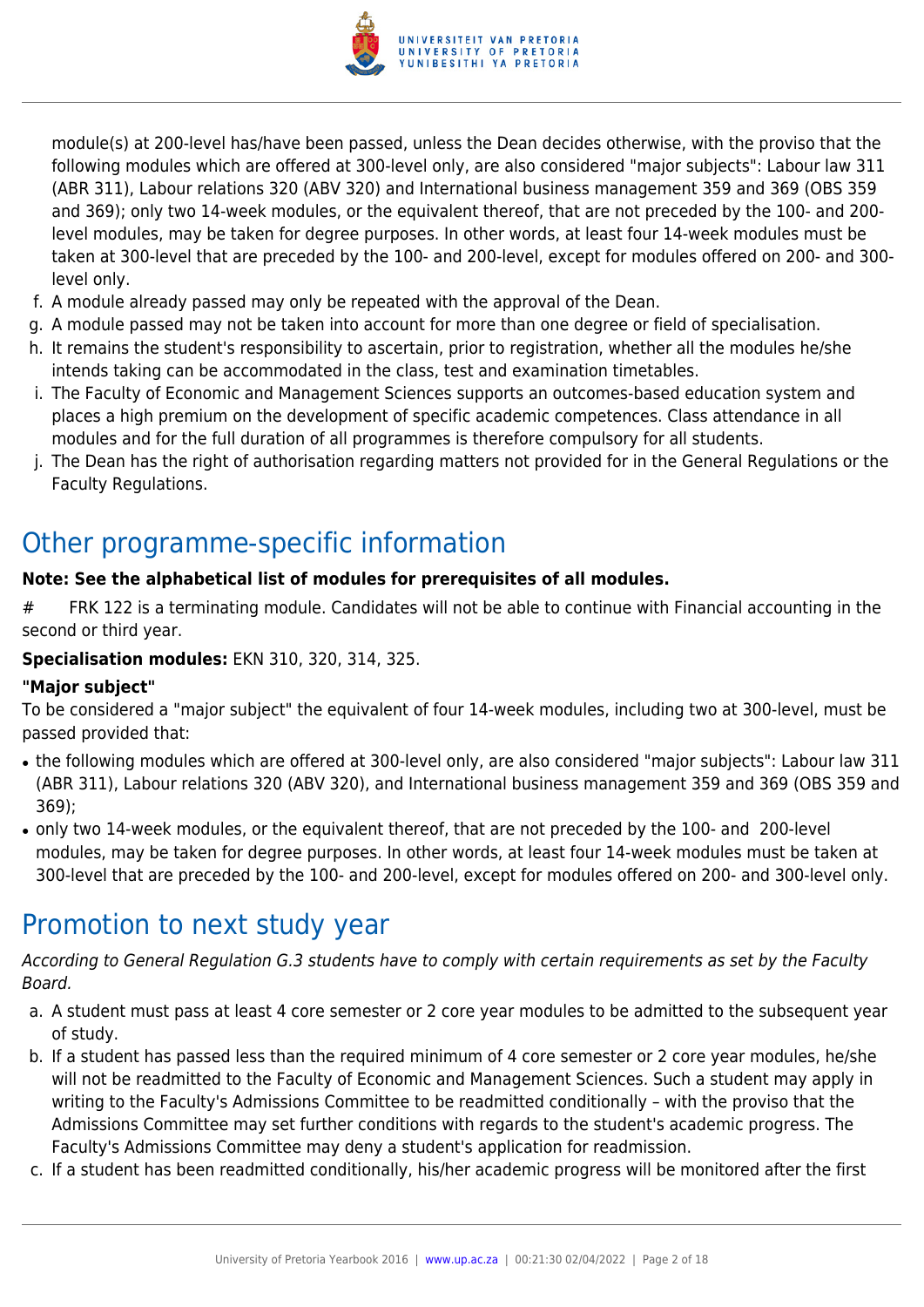

semester examinations to determine whether he/she has complied with the requirements set by the Admissions Committee. If not, his/her studies will be suspended.

- d. A student whose studies have been suspended because of his/her poor academic performance has the right to appeal against the decision of the Faculty's Admissions Committee.
- e. A student may be refused promotion to a subsequent year of study if the prescribed tuition fees are not paid.
- f. A student may be refused admission to the examination, or promotion to a subsequent year of study or promotion in a module (if applicable) if he/ she fails to fulfil the attendance requirements. Class attendance in all modules and for the full duration of all programmes is compulsory for all students.

# Pass with distinction

- a. A degree may be awarded with distinction provided the candidate meets the following criteria:
- i. Completes the degree within three years;
- ii. Obtains a Cumulative Grade Point Average CGPA) of 75%;
- iii. Repeated passed modules will not be considered. The initial pass mark of module will be used when calculating the GPA.
- b. Transferees from other faculties and from other universities who still complete their bachelor degrees (including credits transferred and recognised from the degrees they registered for originally) within three years will be considered as exceptional cases by the Dean.
- c. The GPA will be not be rounded up to a whole number.
- d. Exceptional cases will be considered by the Dean.

# General information

## **Minimum requirements for bachelor's degrees; semester and year modules; new regulations**

- 1. Students who commenced their studies before 2015 must complete the programme in terms of the curriculum of the year in which they commenced their studies, or in terms of the curriculum of the year in which they switched to their current field of specialisation. Students who prefer to do so may, however, apply to change over to the latest curriculum, but then they should comply with all the requirements thereof and they may not revert to the regulations of an earlier year.
- 2. Students who are registering for a degree programme for the first time in 2015 must take the modules indicated under the particular field of specialisation.

**Please note**: Only two 14-week modules, or the equivalent thereof, that are not preceded by the 100- and 200 level modules, may be taken for degree purposes. In other words, at least four 14-week modules must be taken at 300-level that are preceded by the 100- and 200-level, except for modules offered on 200- and 300-level only. It is thus the responsibility of students to ensure before registration, that their curricula comply with all the requirements of the applicable regulations.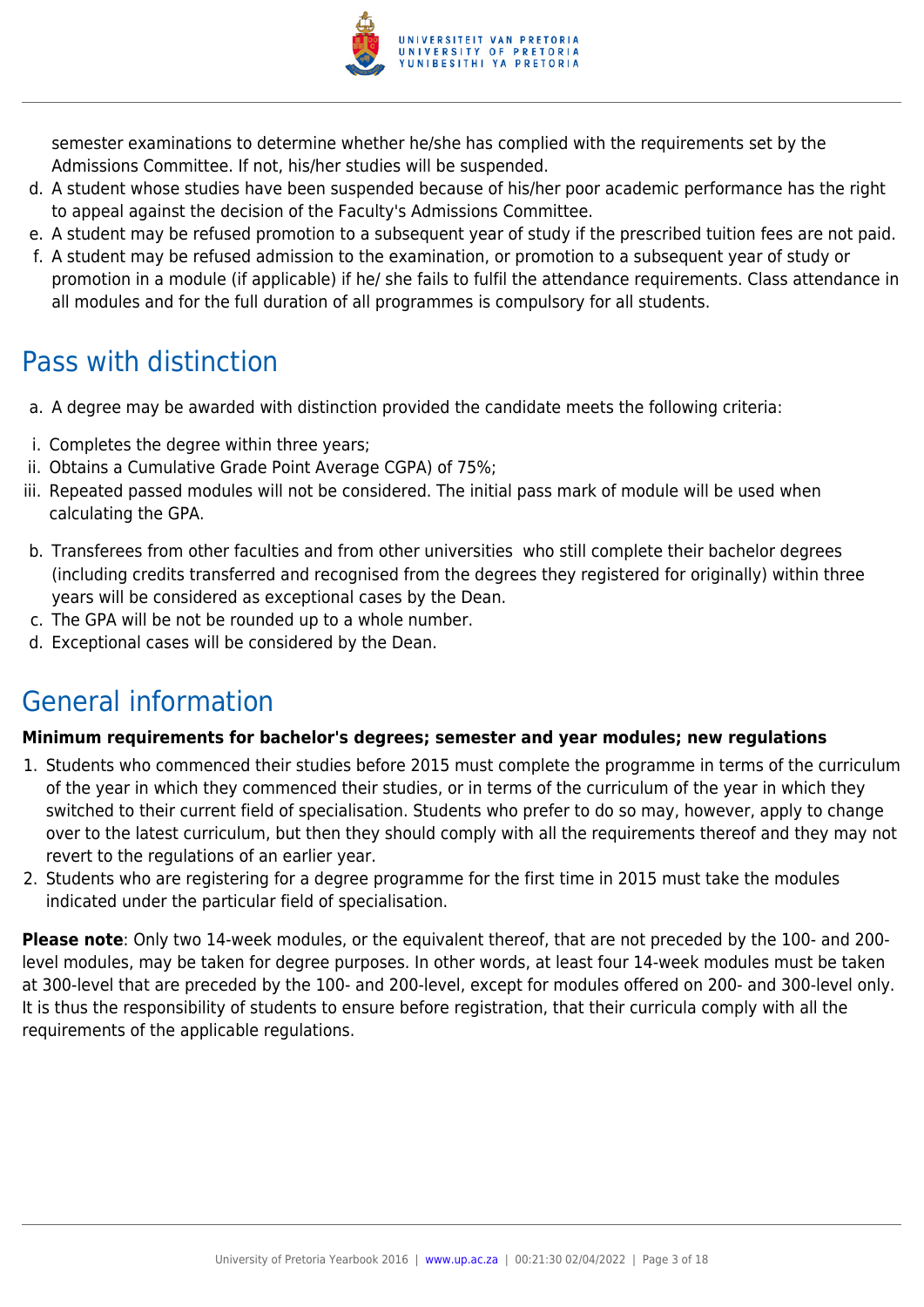

# Curriculum: Year 1

**Minimum credits: 138**

# **Fundamental modules**

### **Academic information management 101 (AIM 101)**

| <b>Module credits</b>         | 6.00                                                                                                                                                                                                                                                                                                                                                     |
|-------------------------------|----------------------------------------------------------------------------------------------------------------------------------------------------------------------------------------------------------------------------------------------------------------------------------------------------------------------------------------------------------|
| Service modules               | Faculty of Engineering, Built Environment and Information Technology<br><b>Faculty of Education</b><br>Faculty of Economic and Management Sciences<br><b>Faculty of Humanities</b><br>Faculty of Law<br><b>Faculty of Health Sciences</b><br>Faculty of Natural and Agricultural Sciences<br>Faculty of Theology<br><b>Faculty of Veterinary Science</b> |
| <b>Prerequisites</b>          | No prerequisites.                                                                                                                                                                                                                                                                                                                                        |
| <b>Contact time</b>           | 2 lectures per week                                                                                                                                                                                                                                                                                                                                      |
| Language of tuition           | Both Afr and Eng                                                                                                                                                                                                                                                                                                                                         |
| <b>Academic organisation</b>  | <b>Information Science</b>                                                                                                                                                                                                                                                                                                                               |
| <b>Period of presentation</b> | Semester 1                                                                                                                                                                                                                                                                                                                                               |

### **Module content**

Find, evaluate, process, manage and present information resources for academic purposes using appropriate technology. Apply effective search strategies in different technological environments. Demonstrate the ethical and fair use of information resources. Integrate 21st-century communications into the management of academic information.

# **Academic literacy for Economic and Management Sciences 124 (ALL 124)**

| <b>Module credits</b>         | 6.00                                               |
|-------------------------------|----------------------------------------------------|
| <b>Service modules</b>        | <b>Faculty of Economic and Management Sciences</b> |
| <b>Prerequisites</b>          | No prerequisites.                                  |
| <b>Contact time</b>           | 2 lectures per week                                |
| <b>Language of tuition</b>    | English                                            |
| <b>Academic organisation</b>  | Unit for Academic Literacy                         |
| <b>Period of presentation</b> | Semester 1 and Semester 2                          |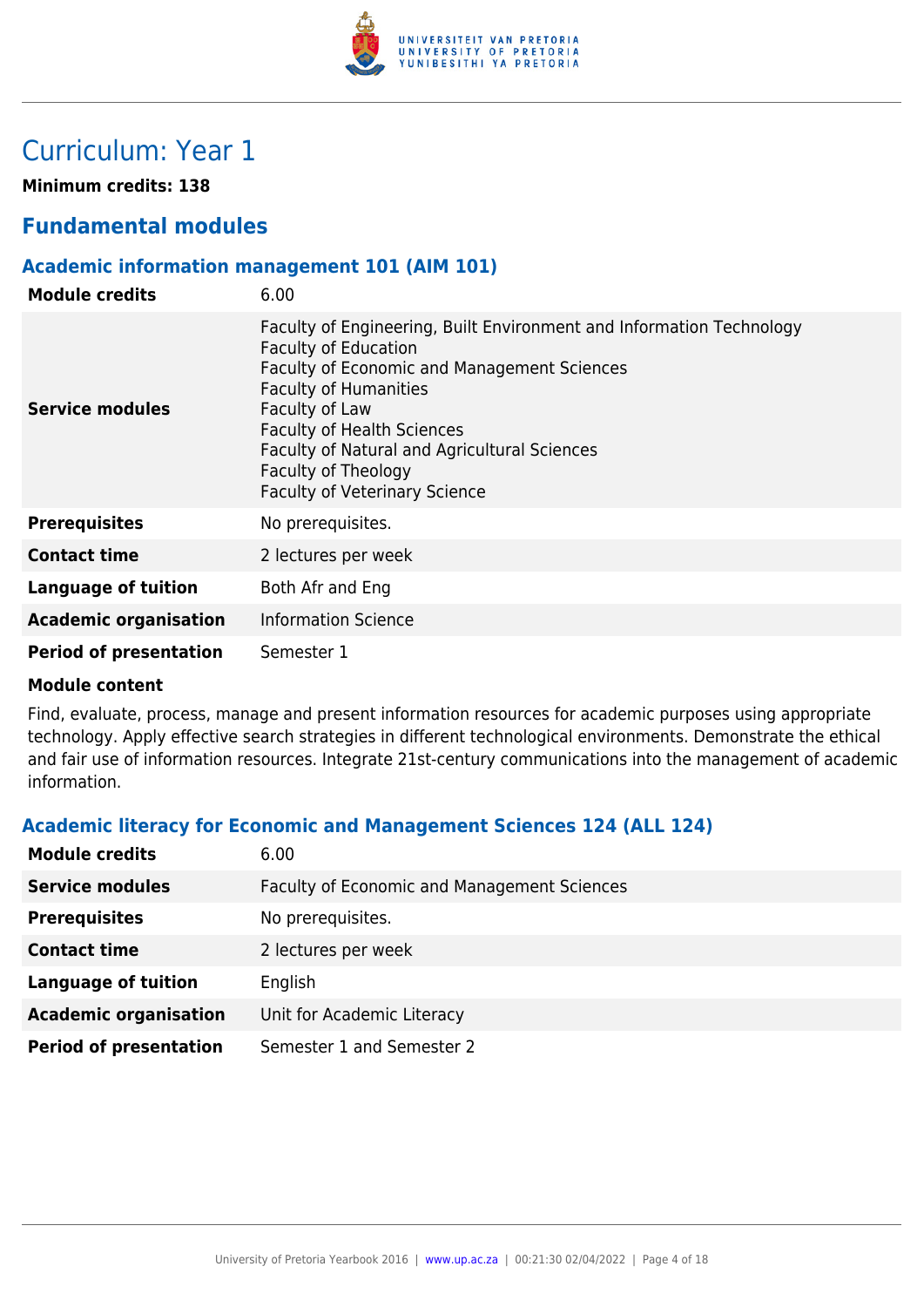

This module intends to equip students with the competence in reading and writing required in the four high impact modules: Business Management, Financial Accounting, Statistics and Economics. Students will also be equipped to interpret and draw figures and graphs and to do computations and manage relevant formulas. During Semester 1 students engage with the online computer program MyFoundationsLab individually in a flexible learning environment, and during Semester 2 they attend the scheduled contact sessions and do the coursework. This module is offered by the Faculty of Humanities.

### **Academic orientation 107 (UPO 107)**

| <b>Module credits</b>         | 0.00                     |
|-------------------------------|--------------------------|
| Language of tuition           | Double Medium            |
| <b>Academic organisation</b>  | <b>EMS Dean's Office</b> |
| <b>Period of presentation</b> | Year                     |

# **Core modules**

### **Economics 110 (EKN 110)**

| <b>Module credits</b>         | 10.00                                                                                                                                                                                      |
|-------------------------------|--------------------------------------------------------------------------------------------------------------------------------------------------------------------------------------------|
| <b>Service modules</b>        | Faculty of Engineering, Built Environment and Information Technology<br><b>Faculty of Education</b><br><b>Faculty of Humanities</b><br><b>Faculty of Natural and Agricultural Sciences</b> |
| <b>Prerequisites</b>          | No prerequisites.                                                                                                                                                                          |
| <b>Contact time</b>           | 2 lectures per week, 1 discussion class per week                                                                                                                                           |
| Language of tuition           | Both Afr and Eng                                                                                                                                                                           |
| <b>Academic organisation</b>  | Economics                                                                                                                                                                                  |
| <b>Period of presentation</b> | Semester 1                                                                                                                                                                                 |

### **Module content**

This module deals with the core principles of economics. A distinction between macroeconomics and microeconomics is made. A discussion of the market system and circular flow of goods, services and money is followed by a section dealing with microeconomic principles, including demand and supply analysis, consumer behaviour and utility maximisation, production and the costs thereof, and the different market models and firm behaviour. Labour market institutions and issues, wage determination, as well as income inequality and poverty are also addressed. A section of money, banking, interest rates and monetary policy concludes the course.

### **Economics 120 (EKN 120)**

```
Module credits 10.00
```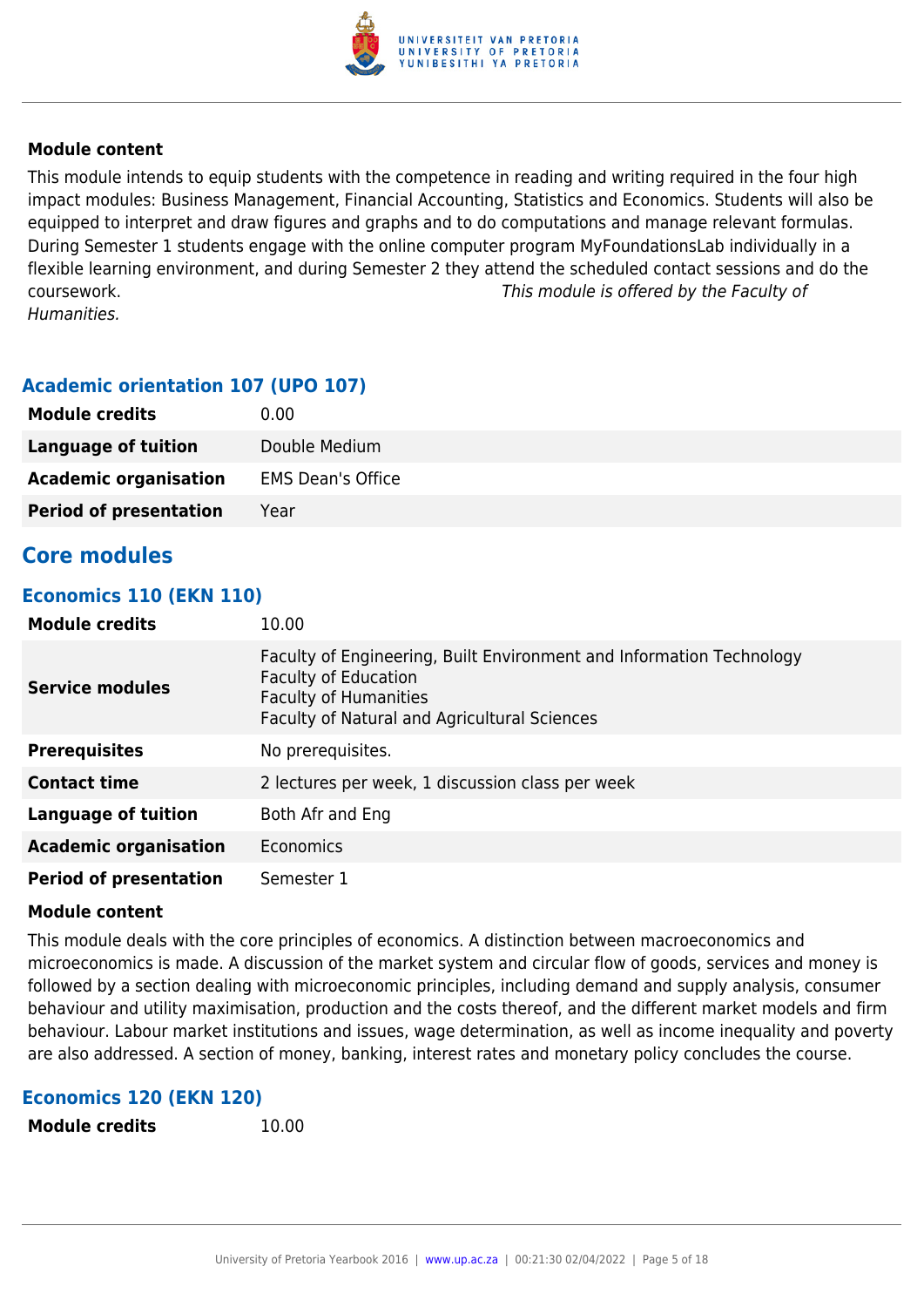

| <b>Service modules</b>        | Faculty of Engineering, Built Environment and Information Technology<br><b>Faculty of Education</b><br><b>Faculty of Humanities</b><br>Faculty of Natural and Agricultural Sciences |
|-------------------------------|-------------------------------------------------------------------------------------------------------------------------------------------------------------------------------------|
| <b>Prerequisites</b>          | EKN 110 GS or EKN 113 GS and at least 4 (50-59%) in Mathematics in the Grade<br>12 examination or 60% in STK 113 and concurrently registered for STK 123                            |
| <b>Contact time</b>           | 2 lectures per week, 1 discussion class per week                                                                                                                                    |
| <b>Language of tuition</b>    | Both Afr and Eng                                                                                                                                                                    |
| <b>Academic organisation</b>  | <b>Economics</b>                                                                                                                                                                    |
| <b>Period of presentation</b> | Semester 2                                                                                                                                                                          |

This module deals with the core principles of economics, especially macroeconomic measurement the private and public sectors of the South African economy receive attention, while basic macroeconomic relationships and the measurement of domestic output and national income are discussed. Aggregate demand and supply analysis stands core to this course which is also used to introduce students to the analysis of economic growth, unemployment and inflation. The microeconomics of government is addressed in a separate section, followed by a section on international economics, focusing on international trade, exchange rates and the balance of payments. The economics of developing countries and South Africa in the global economy conclude the course.

# **Financial accounting 111 (FRK 111)**

| <b>Module credits</b>         | 10.00                                                                                                                                                                 |
|-------------------------------|-----------------------------------------------------------------------------------------------------------------------------------------------------------------------|
| <b>Service modules</b>        | Faculty of Engineering, Built Environment and Information Technology<br><b>Faculty of Education</b><br>Faculty of Law<br>Faculty of Natural and Agricultural Sciences |
| <b>Prerequisites</b>          | No prerequisites.                                                                                                                                                     |
| <b>Contact time</b>           | 4 lectures per week                                                                                                                                                   |
| <b>Language of tuition</b>    | Both Afr and Eng                                                                                                                                                      |
| <b>Academic organisation</b>  | Accounting                                                                                                                                                            |
| <b>Period of presentation</b> | Semester 1                                                                                                                                                            |

### **Module content**

The nature and function of accounting; the development of accounting; financial position; financial result; the recording process; processing of accounting data; treatment of VAT; elementary income statement and balance sheet; flow of documents; accounting systems; introduction to internal control and internal control measures; bank reconciliations; control accounts; adjustments; financial statements of a sole proprietorship; the accounting framework.

### **Business management 114 (OBS 114)**

**Module credits** 10.00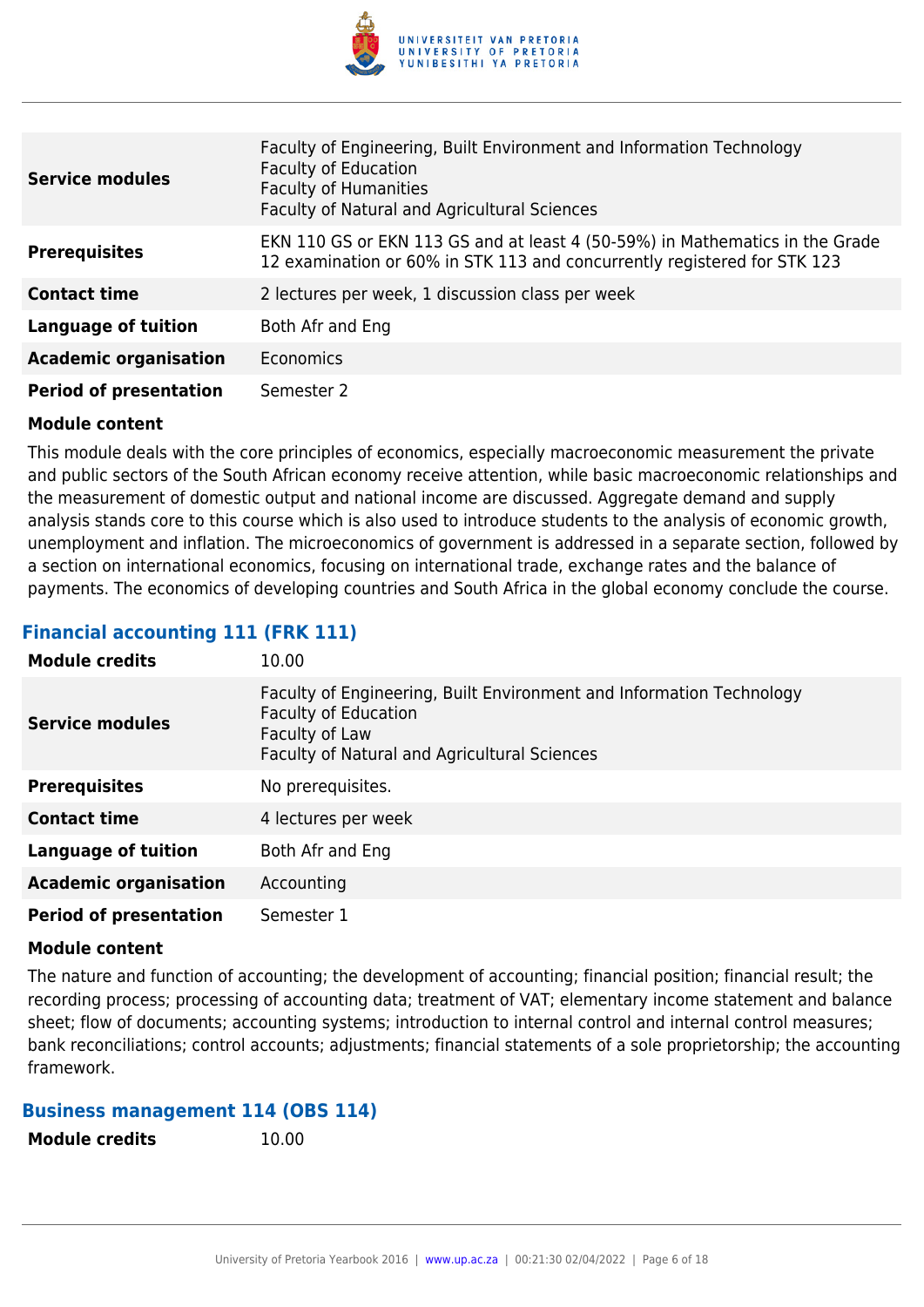

| <b>Service modules</b>        | Faculty of Engineering, Built Environment and Information Technology<br><b>Faculty of Education</b><br><b>Faculty of Humanities</b><br>Faculty of Natural and Agricultural Sciences |
|-------------------------------|-------------------------------------------------------------------------------------------------------------------------------------------------------------------------------------|
| <b>Prerequisites</b>          | May not be included in the same curriculum as OBS 155                                                                                                                               |
| <b>Contact time</b>           | 3 lectures per week                                                                                                                                                                 |
| <b>Language of tuition</b>    | Both Afr and Eng                                                                                                                                                                    |
| <b>Academic organisation</b>  | <b>Business Management</b>                                                                                                                                                          |
| <b>Period of presentation</b> | Semester 1                                                                                                                                                                          |

Introduction to business management as a science; the environment in which the enterprise operates; the field of business, the mission and goals of an enterprise; management and entrepreneurship. The choice of a form of enterprise; the choice of products and/or services; profit and cost planning for different sizes of operating units; the choice of location; the nature of production processes and the layout of the plant or operating unit. Introduction to and overview of general management, especially regarding the five management tasks: strategic management; contemporary developments and management issues; financial management; marketing and public relations. Introduction to and overview of the value chain model; management of the input; management of the purchasing function; management of the transformation process with specific reference to production and operations management; human resources management and information management; corporate governance and black economic empowerment (BEE).

### **Business management 124 (OBS 124)**

| <b>Module credits</b>         | 10.00                                                                                                                                                                               |
|-------------------------------|-------------------------------------------------------------------------------------------------------------------------------------------------------------------------------------|
| <b>Service modules</b>        | Faculty of Engineering, Built Environment and Information Technology<br><b>Faculty of Education</b><br><b>Faculty of Humanities</b><br>Faculty of Natural and Agricultural Sciences |
| <b>Prerequisites</b>          | Admission to the examination in OBS 114                                                                                                                                             |
| <b>Contact time</b>           | 3 lectures per week                                                                                                                                                                 |
| <b>Language of tuition</b>    | Both Afr and Eng                                                                                                                                                                    |
| <b>Academic organisation</b>  | <b>Business Management</b>                                                                                                                                                          |
| <b>Period of presentation</b> | Semester 2                                                                                                                                                                          |

### **Module content**

Responsible leadership and the role of a business in society. The nature and development of entrepreneurship; the individual entrepreneur and characteristics of South African entrepreneurs. Looking at the window of opportunity. Getting started (business start up). Exploring different routes to entrepreneurship: entering a family business, buying a franchise, home-based business and the business buyout. This semester also covers how entrepreneurs can network and find support in their environments. Case studies of successful entrepreneurs also South African entrepreneurs - are studied.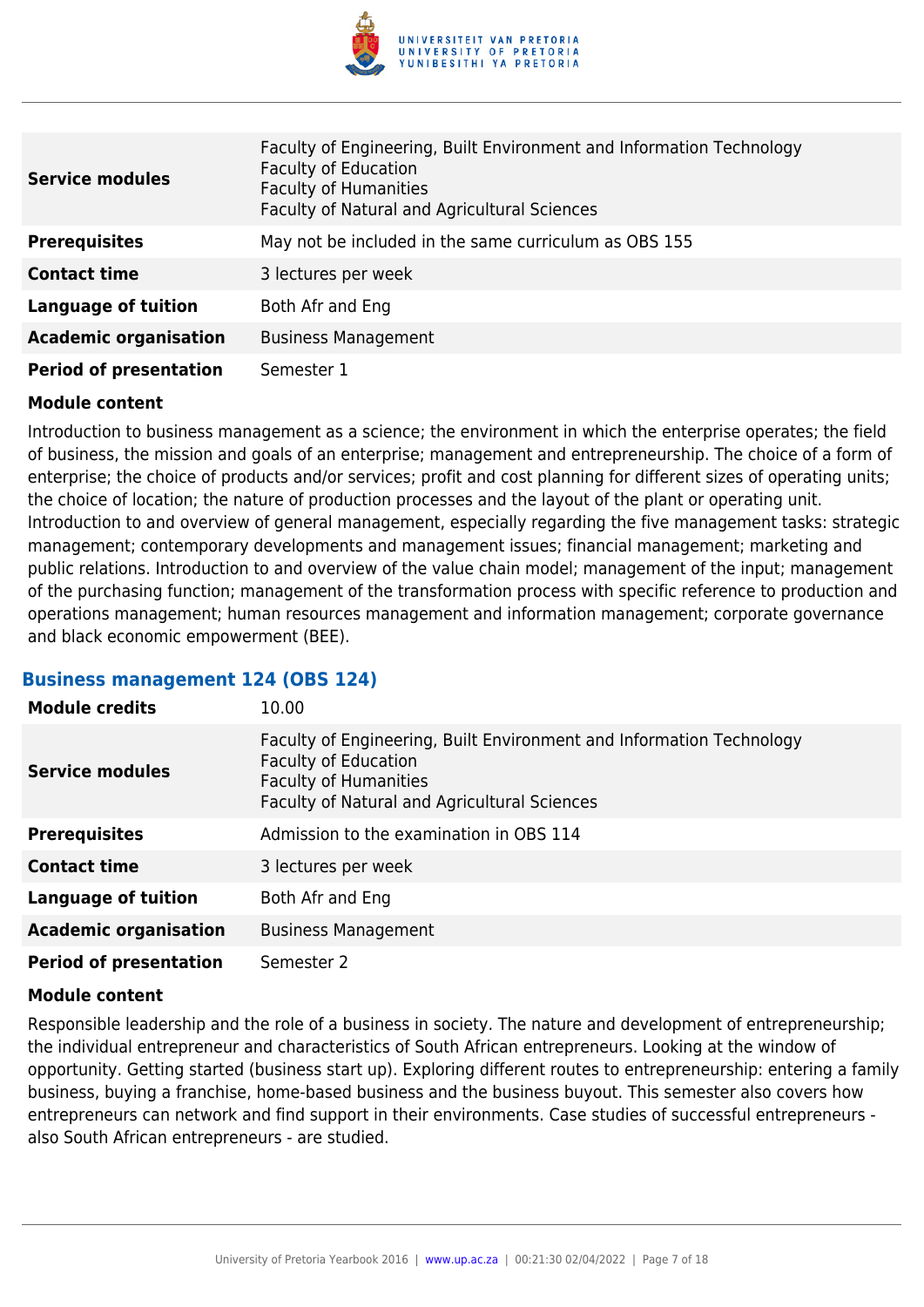

# **Statistics 110 (STK 110)**

| <b>Module credits</b>         | 13.00                                                                                                                                                                               |
|-------------------------------|-------------------------------------------------------------------------------------------------------------------------------------------------------------------------------------|
| <b>Service modules</b>        | Faculty of Engineering, Built Environment and Information Technology<br><b>Faculty of Education</b><br><b>Faculty of Humanities</b><br>Faculty of Natural and Agricultural Sciences |
| <b>Prerequisites</b>          | At least 5 (60-69%) in Mathematics in the Grade 12 examination. Candidates who<br>do not qualify for STK 110 must register for STK 113 and STK 123                                  |
| <b>Contact time</b>           | 1 tutorial per week, 1 practical per week, 3 lectures per week                                                                                                                      |
| <b>Language of tuition</b>    | Both Afr and Eng                                                                                                                                                                    |
| <b>Academic organisation</b>  | <b>Statistics</b>                                                                                                                                                                   |
| <b>Period of presentation</b> | Semester 1                                                                                                                                                                          |

### **Module content**

Descriptive statistics:

Sampling and the collection of data; frequency distributions and graphical representations. Descriptive measures of location and dispersion.

Probability and inference:

Introductory probability theory and theoretical distributions. Sampling distributions. Estimation theory and hypothesis testing of sampling averages and proportions (one and two-sample cases). Identification, use, evaluation and interpretation of statistical computer packages and statistical techniques.

## **Statistics 120 (STK 120)**

| <b>Module credits</b>         | 13.00                                                                                                                                                                               |
|-------------------------------|-------------------------------------------------------------------------------------------------------------------------------------------------------------------------------------|
| <b>Service modules</b>        | Faculty of Engineering, Built Environment and Information Technology<br><b>Faculty of Education</b><br><b>Faculty of Humanities</b><br>Faculty of Natural and Agricultural Sciences |
| <b>Prerequisites</b>          | STK 110 GS or both STK 113 GS and STK 123 GS or both WST 133 and WST 143 or<br>STK 133 and STK 143 or STK 133 and STK 143                                                           |
| <b>Contact time</b>           | 1 practical per week, 3 lectures per week, 1 tutorial per week                                                                                                                      |
| <b>Language of tuition</b>    | Both Afr and Eng                                                                                                                                                                    |
| <b>Academic organisation</b>  | <b>Statistics</b>                                                                                                                                                                   |
| <b>Period of presentation</b> | Semester 2                                                                                                                                                                          |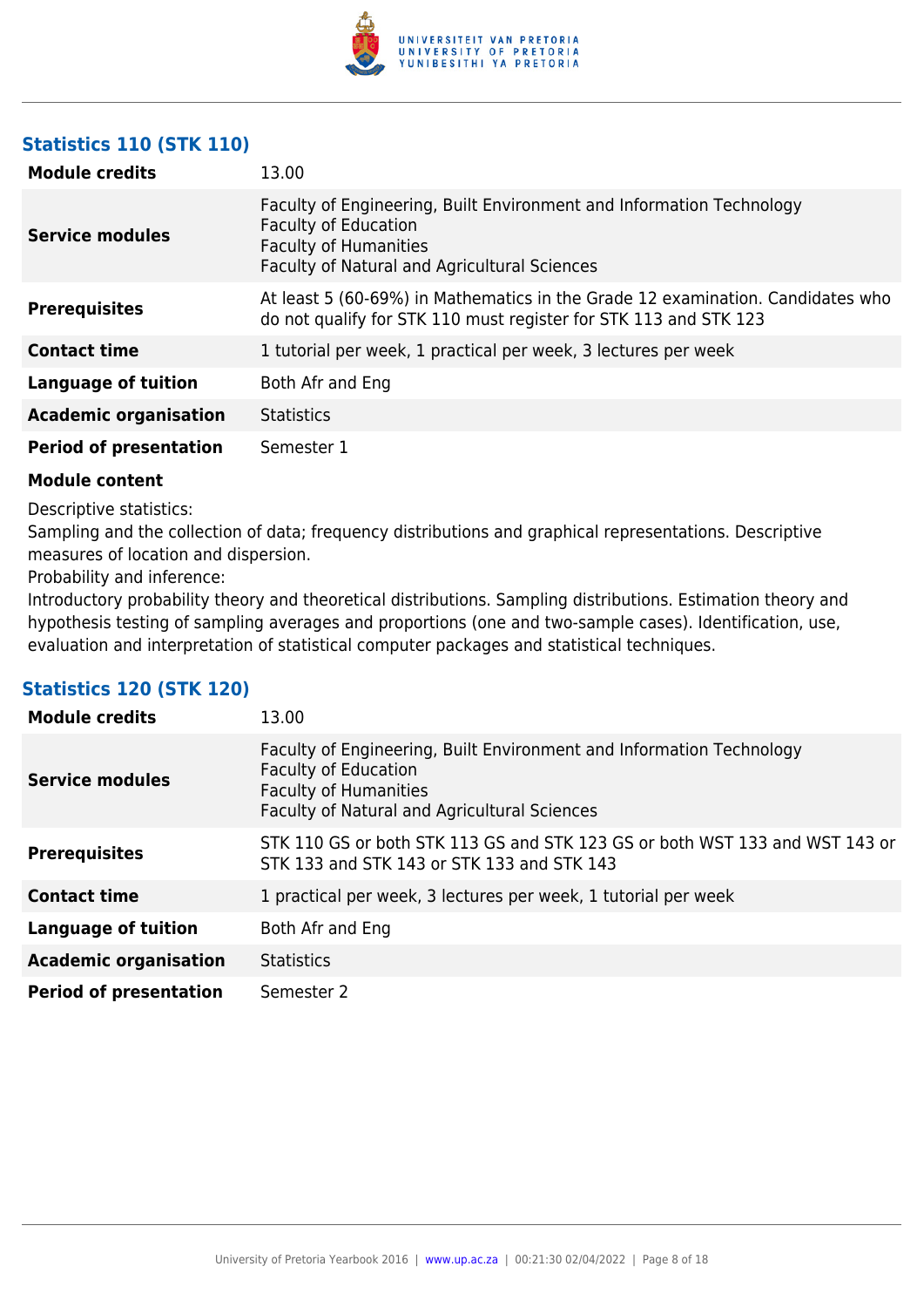

Multivariate statistics:

Analysis of variance, categorical data analysis, distribution-free methods, curve fitting, regression and correlation, the analysis of time series and indices.

Statistical and economic applications of quantitative techniques:

Systems of linear equations: drafting, matrices, solving and application. Optimisation; linear functions (two and more independent variables), non-linear functions (one and two independent variables). Marginal and total functions. Stochastic and deterministic variables in statistical and economic context: producers' and consumers' surplus, distribution functions, probability distributions, probability density functions. Identification, use, evaluation, interpretation of statistical computer packages and statistical techniques.

This module is also presented as an anti-semester bilingual module.

## **Mathematics 134 (WTW 134)**

| <b>Module credits</b>         | 16.00                                                                                                                                       |
|-------------------------------|---------------------------------------------------------------------------------------------------------------------------------------------|
| <b>Service modules</b>        | Faculty of Engineering, Built Environment and Information Technology<br><b>Faculty of Education</b><br><b>Faculty of Veterinary Science</b> |
| <b>Prerequisites</b>          | Refer to Regulation 1.2: At least 50% for Mathematics in the Grade 12<br>examination.                                                       |
| <b>Contact time</b>           | 4 lectures per week, 1 tutorial per week                                                                                                    |
| <b>Language of tuition</b>    | Both Afr and Eng                                                                                                                            |
| <b>Academic organisation</b>  | Mathematics and Applied Maths                                                                                                               |
| <b>Period of presentation</b> | Semester 1                                                                                                                                  |

### **Module content**

\*Students will not be credited for more than one of the following modules for their degree: WTW 134, WTW 165, WTW 114, WTW 158. WTW 134 does not lead to admission to Mathematics at 200 level and is intended for students who require Mathematics at 100 level only. WTW 134 is offered as WTW 165 in the second semester only to students who have applied in the first semester of the current year for the approximately 65 MBChB, or the 5-6 BChD places becoming available in the second semester and who were therefore enrolled for MGW 112 in the first semester of the current year. Functions, derivatives, interpretation of the derivative, rules of differentiation, applications of differentiation, integration, interpretation of the definite integral, applications of integration. Matrices, solutions of systems of equations. All topics are studied in the context of applications.

| <b>Module credits</b>      | 12.00                                                                                                                                  |
|----------------------------|----------------------------------------------------------------------------------------------------------------------------------------|
| <b>Service modules</b>     | Faculty of Engineering, Built Environment and Information Technology<br>Faculty of Law<br>Faculty of Natural and Agricultural Sciences |
| <b>Prerequisites</b>       | FRK 111 GS or FRK 133, FRK 143                                                                                                         |
| <b>Contact time</b>        | 4 lectures per week                                                                                                                    |
| <b>Language of tuition</b> | Both Afr and Eng                                                                                                                       |

# **Financial accounting 122 (FRK 122)**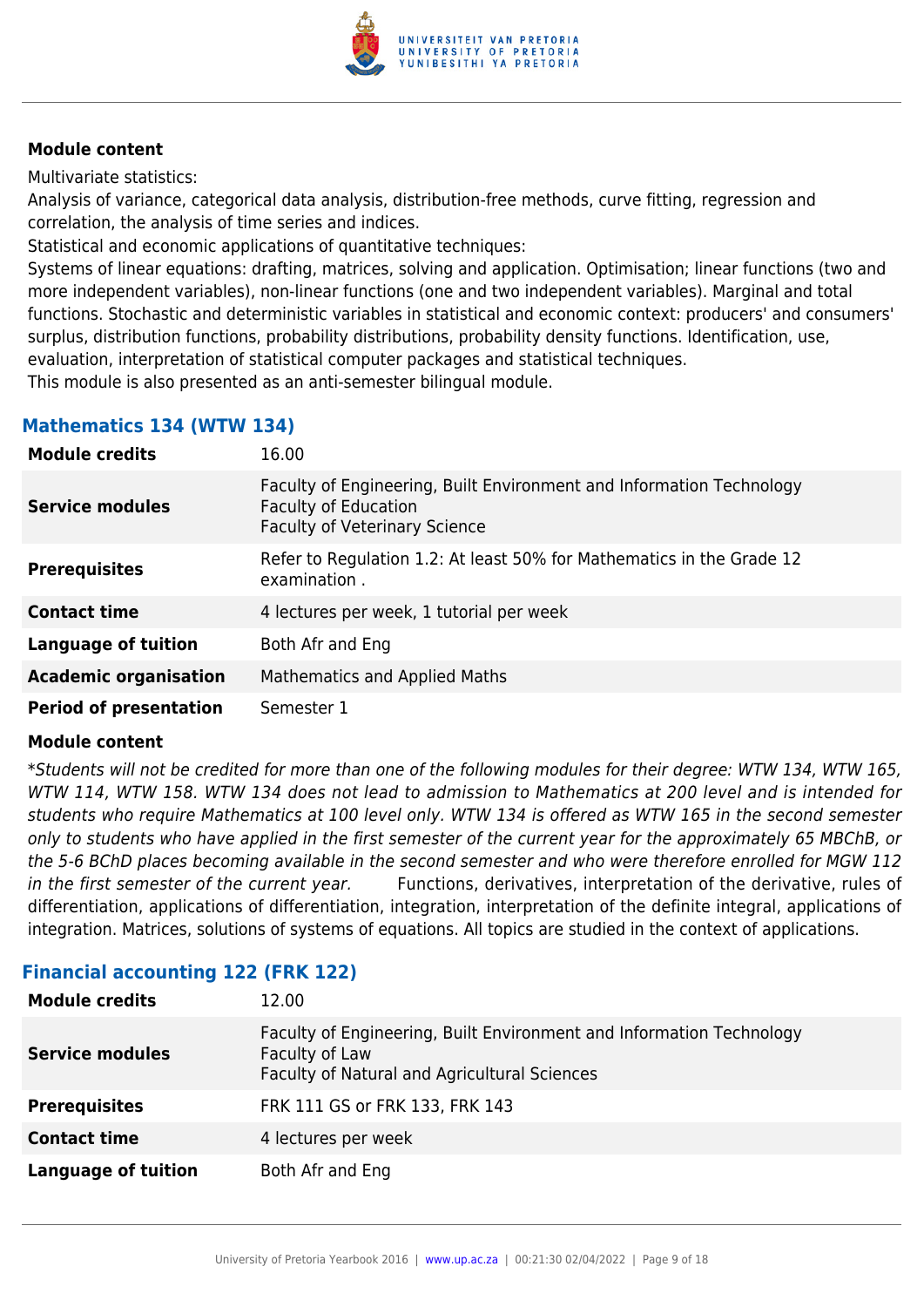

**Academic organisation** Accounting

**Period of presentation** Semester 2

### **Module content**

Budgeting, payroll accounting, taxation – income tax and an introduction to other types of taxes, credit and the new Credit Act, insurance, accounting for inventories (focus on inventory and the accounting entries, not calculations), interpretation of financial statements.

### **Linear algebra 146 (WTW 146)**

| <b>Module credits</b>         | 8.00                                     |
|-------------------------------|------------------------------------------|
| <b>Service modules</b>        | <b>Faculty of Education</b>              |
| <b>Prerequisites</b>          | Refer to Regulation 1.2                  |
| <b>Contact time</b>           | 2 lectures per week, 1 tutorial per week |
| <b>Language of tuition</b>    | Both Afr and Eng                         |
| <b>Academic organisation</b>  | <b>Mathematics and Applied Maths</b>     |
| <b>Period of presentation</b> | Semester 2                               |

### **Module content**

\*Students will not be credited for more than one of the following modules for their degree:

WTW 124, WTW 146 and WTW 164. The module WTW 146 is designed for students who require Mathematics at 100 level only and does not lead to admission to Mathematics at 200 level.

Vector algebra, lines and planes, matrix algebra, solution of systems of equations, determinants. Complex numbers and polynomial equations. All topics are studied in the context of applications.

| <b>Calculus 148 (WTW 148)</b> |  |
|-------------------------------|--|
|-------------------------------|--|

| <b>Module credits</b>         | 8.00                                     |
|-------------------------------|------------------------------------------|
| <b>Service modules</b>        | <b>Faculty of Education</b>              |
| <b>Prerequisites</b>          | WTW 114 GS or WTW 134                    |
| <b>Contact time</b>           | 2 lectures per week, 1 tutorial per week |
| <b>Language of tuition</b>    | Both Afr and Eng                         |
| <b>Academic organisation</b>  | <b>Mathematics and Applied Maths</b>     |
| <b>Period of presentation</b> | Semester 2                               |

### **Module content**

\*Students will not be credited for more than one of the following modules for their degree:

WTW 124, WTW 148 and WTW 164. The module WTW 148 is designed for students who require Mathematics at 100 level only and does not lead to admission to Mathematics at 200 level.

Integration techniques. Modelling with differential equations. Functions of several variables, partial derivatives, optimisation. Numerical techniques. All topics are studied in the context of applications.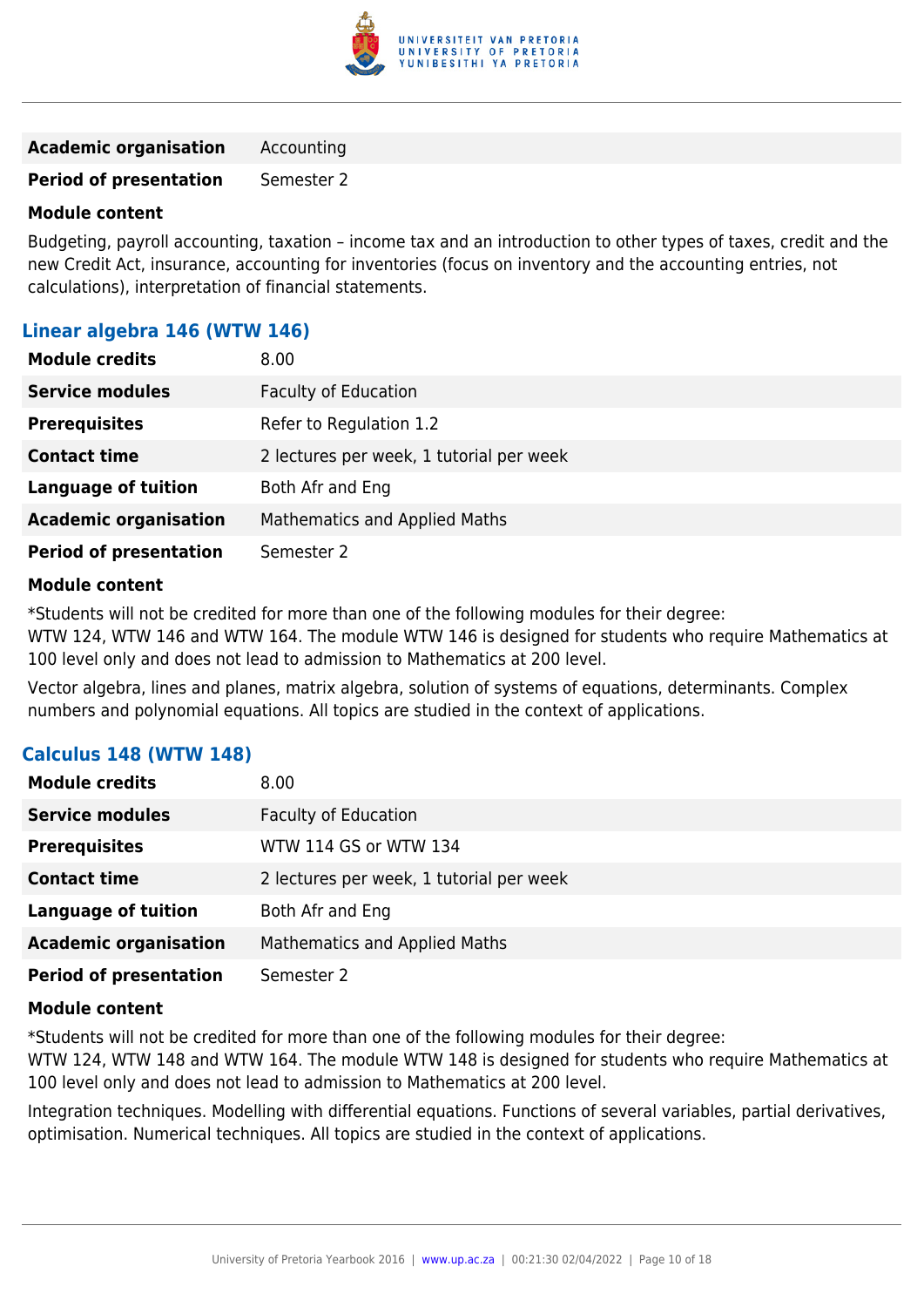

# Curriculum: Year 2

**Minimum credits: 146**

# **Fundamental modules**

## **Introduction to moral and political philosophy 251 (FIL 251)**

| <b>Module credits</b>         | 10.00                                                                                                               |
|-------------------------------|---------------------------------------------------------------------------------------------------------------------|
| <b>Service modules</b>        | Faculty of Engineering, Built Environment and Information Technology<br>Faculty of Economic and Management Sciences |
| <b>Prerequisites</b>          | No prerequisites.                                                                                                   |
| <b>Contact time</b>           | 2 lectures per week                                                                                                 |
| <b>Language of tuition</b>    | Double Medium                                                                                                       |
| <b>Academic organisation</b>  | Philosophy                                                                                                          |
| <b>Period of presentation</b> | Quarter 2, 3 and 4                                                                                                  |

### **Module content**

In this module students are equipped with an understanding of the moral issues influencing human agency in economic and political contexts. In particular philosophy equips students with analytical reasoning skills necessary to understand and solve complex moral problems related to economic and political decision making. We demonstrate to students how the biggest questions concerning the socio-economic aspects of our lives can be broken down and illuminated through reasoned debate. Examples of themes which may be covered in the module include justice and the common good, a moral consideration of the nature and role of economic markets on society, issues concerning justice and equality, and dilemmas of loyalty. The works of philosophers covered may for instance include that of Aristotle, Locke, Bentham, Mill, Kant, Rawls, Friedman, Nozick, Bernstein, Dworkin, Sandel, Walzer, and MacIntyre.

# **Core modules**

### **Business law 210 (BER 210)**

| <b>Module credits</b>         | 16.00                                                                                                                                                               |
|-------------------------------|---------------------------------------------------------------------------------------------------------------------------------------------------------------------|
| <b>Service modules</b>        | Faculty of Engineering, Built Environment and Information Technology<br>Faculty of Economic and Management Sciences<br>Faculty of Natural and Agricultural Sciences |
| <b>Prerequisites</b>          | No prerequisites.                                                                                                                                                   |
| <b>Contact time</b>           | 2 lectures per week, 1 discussion class per week                                                                                                                    |
| <b>Language of tuition</b>    | Both Afr and Eng                                                                                                                                                    |
| <b>Academic organisation</b>  | Mercantile Law                                                                                                                                                      |
| <b>Period of presentation</b> | Semester 1                                                                                                                                                          |
| <b>Module content</b>         |                                                                                                                                                                     |

Basic principles of law of contract. Law of sales, credit agreements, lease.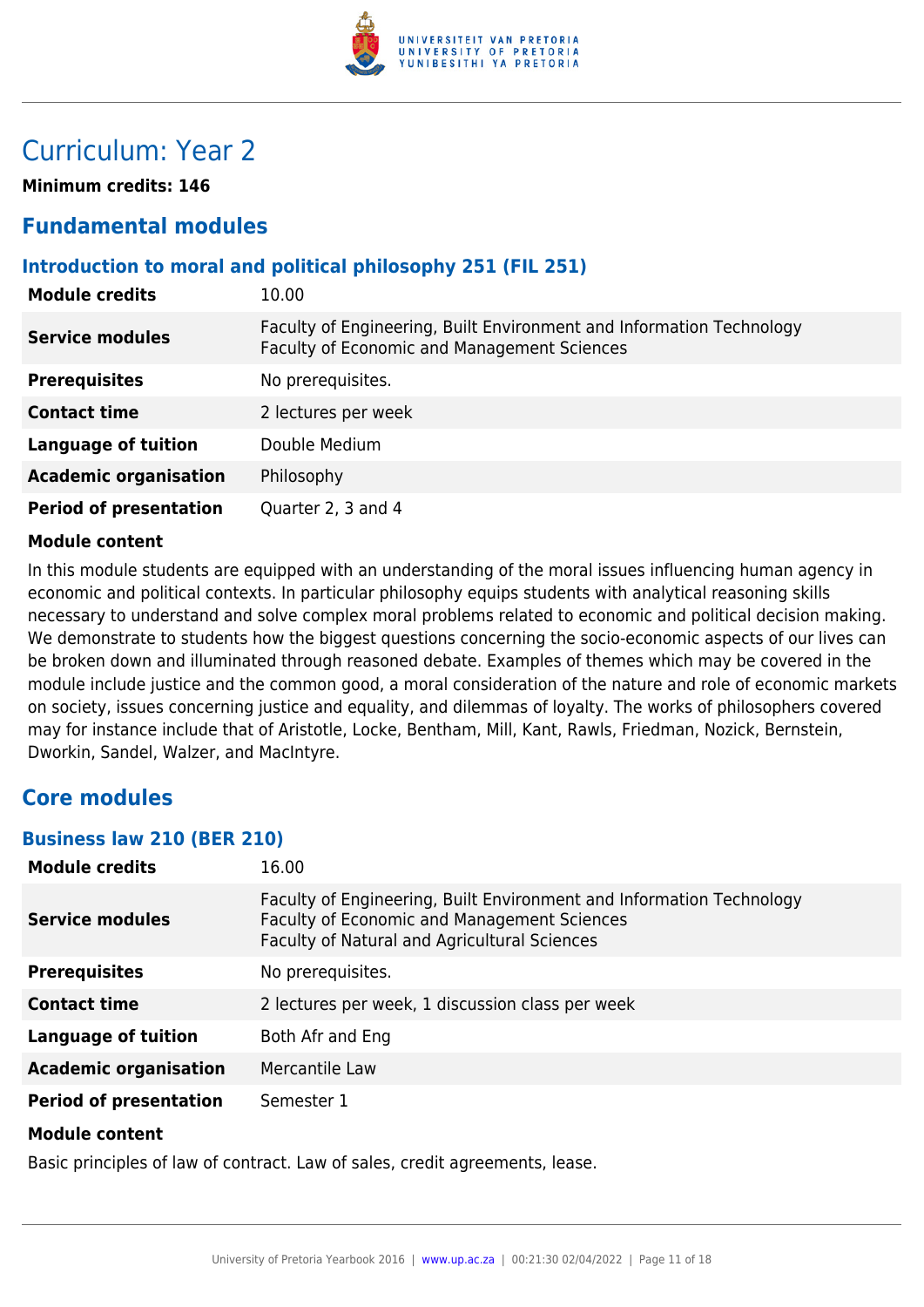

### **Business law 220 (BER 220)**

| <b>Module credits</b>         | 16.00                                                                                                                                                                      |
|-------------------------------|----------------------------------------------------------------------------------------------------------------------------------------------------------------------------|
| <b>Service modules</b>        | Faculty of Engineering, Built Environment and Information Technology<br>Faculty of Economic and Management Sciences<br><b>Faculty of Natural and Agricultural Sciences</b> |
| <b>Prerequisites</b>          | Examination entrance for BER 210                                                                                                                                           |
| <b>Contact time</b>           | 2 lectures per week, 1 discussion class per week                                                                                                                           |
| <b>Language of tuition</b>    | Both Afr and Eng                                                                                                                                                           |
| <b>Academic organisation</b>  | Mercantile Law                                                                                                                                                             |
| <b>Period of presentation</b> | Semester 2                                                                                                                                                                 |
|                               |                                                                                                                                                                            |

### **Module content**

Labour law. Aspects of security law. Law of insolvency. Entrepreneurial law; company law, law concerning close corporations. Law of partnerships.

| Economics 214 (EKN 214)       |                                                                                                                                                                                     |
|-------------------------------|-------------------------------------------------------------------------------------------------------------------------------------------------------------------------------------|
| <b>Module credits</b>         | 16.00                                                                                                                                                                               |
| <b>Service modules</b>        | Faculty of Engineering, Built Environment and Information Technology<br><b>Faculty of Education</b><br><b>Faculty of Humanities</b><br>Faculty of Natural and Agricultural Sciences |
| <b>Prerequisites</b>          | EKN 110 GS and EKN 120 or EKN 113 GS and EKN 123 and STK 110 GS and STK<br>120 GS                                                                                                   |
| <b>Contact time</b>           | 3 lectures per week                                                                                                                                                                 |
| <b>Language of tuition</b>    | Both Afr and Eng                                                                                                                                                                    |
| <b>Academic organisation</b>  | Economics                                                                                                                                                                           |
| <b>Period of presentation</b> | Semester 1                                                                                                                                                                          |

### **Module content**

Macroeconomics

From Wall and Bay Street to Diagonal Street: a thorough understanding of the mechanisms and theories explaining the workings of the economy is essential. Macroeconomic insight is provided on the real market, the money market, two market equilibrium, monetarism, growth theory, cyclical analysis, inflation, Keynesian general equilibrium analysis and fiscal and monetary policy issues.

### **Economics 224 (EKN 224)**

| <b>Module credits</b>  | 16.00                                                                                                       |
|------------------------|-------------------------------------------------------------------------------------------------------------|
| <b>Service modules</b> | <b>Faculty of Education</b><br><b>Faculty of Humanities</b><br>Faculty of Natural and Agricultural Sciences |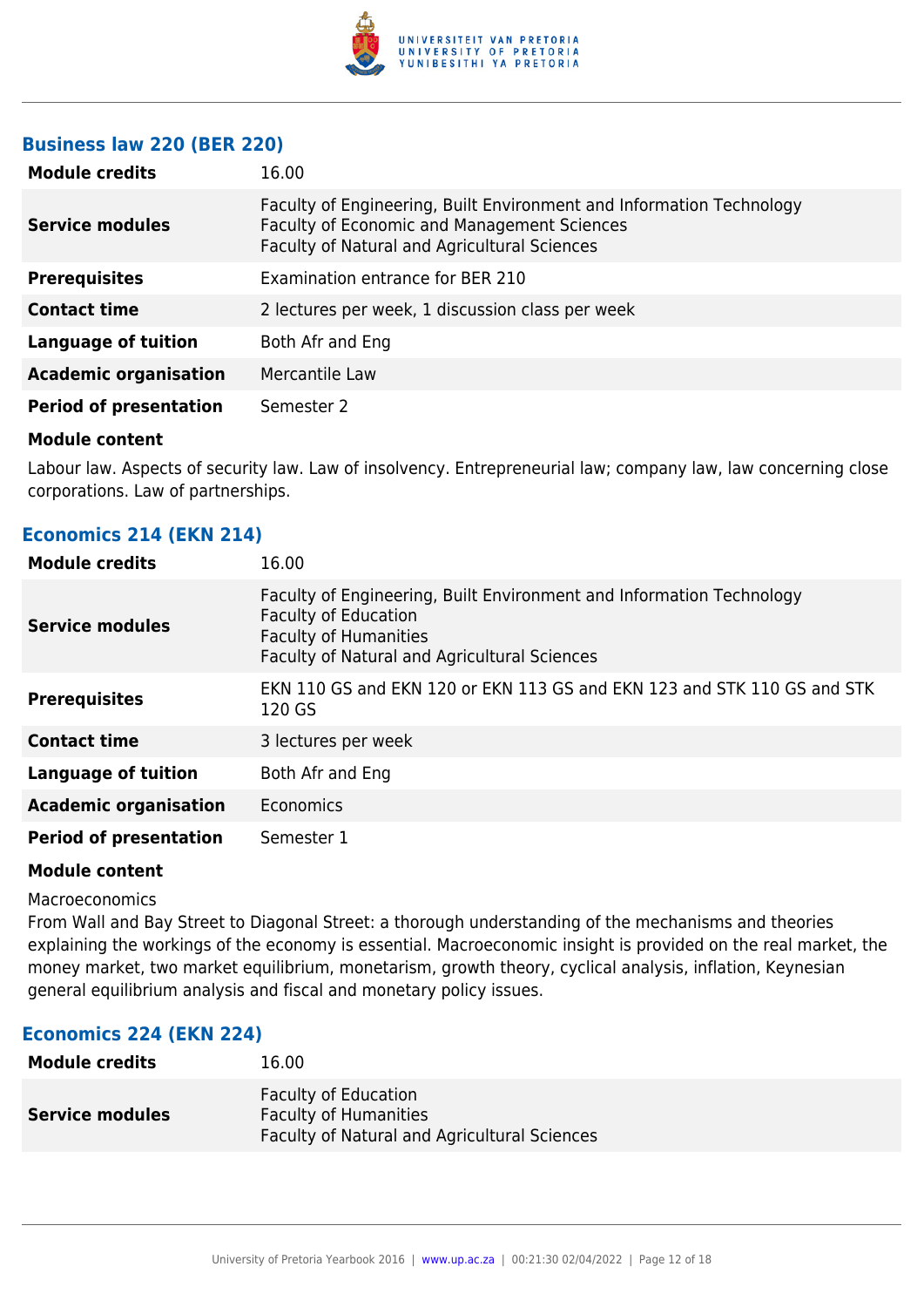

| <b>Prerequisites</b>          | EKN 110 GS and EKN 120 or EKN 113 GS and EKN 123; and STK 110 GS and 120<br>GS |
|-------------------------------|--------------------------------------------------------------------------------|
| <b>Contact time</b>           | 3 lectures per week                                                            |
| Language of tuition           | Both Afr and Eng                                                               |
| <b>Academic organisation</b>  | Economics                                                                      |
| <b>Period of presentation</b> | Semester 1                                                                     |

Microeconomics

Microeconomic insight is provided into: consumer and producer theory, general microeconomic equilibrium, Pareto-optimality and optimality of the price mechanism, welfare economics, market forms and the production structure of South Africa. Statistic and econometric analysis of microeconomic issues.

## **Statistics 210 (STK 210)**

| <b>Module credits</b>         | 20.00                                                                                                                                                |
|-------------------------------|------------------------------------------------------------------------------------------------------------------------------------------------------|
| <b>Service modules</b>        | Faculty of Engineering, Built Environment and Information Technology<br><b>Faculty of Humanities</b><br>Faculty of Natural and Agricultural Sciences |
| <b>Prerequisites</b>          | STK 110, STK 120                                                                                                                                     |
| <b>Contact time</b>           | 1 practical per week, 3 lectures per week                                                                                                            |
| <b>Language of tuition</b>    | Double Medium                                                                                                                                        |
| <b>Academic organisation</b>  | <b>Statistics</b>                                                                                                                                    |
| <b>Period of presentation</b> | Semester 1                                                                                                                                           |

### **Module content**

Counting techniques. Probability theory: Sample spaces, events, rules of probability, conditional probabilities, independent events and Bayes' theorem. Probability distributions and probability densities: cumulative distribution functions, marginal distributions, joint distributions, conditional distributions and independence. Expected values: Moments, Chebyshev's theorem, moment-generating functions, product moments, moments of linear combinations of random variables and conditional expectations. Transformation techniques of random variables. Identification, use, evaluation and interpretation of statistical computer packages and statistical techniques.

| STATISTICS EEV (STIK EEV)  |                                                                                                                                                      |
|----------------------------|------------------------------------------------------------------------------------------------------------------------------------------------------|
| <b>Module credits</b>      | 20.00                                                                                                                                                |
| <b>Service modules</b>     | Faculty of Engineering, Built Environment and Information Technology<br><b>Faculty of Humanities</b><br>Faculty of Natural and Agricultural Sciences |
| <b>Prerequisites</b>       | <b>STK 210 GS</b>                                                                                                                                    |
| <b>Contact time</b>        | 3 lectures per week, 1 practical per week                                                                                                            |
| <b>Language of tuition</b> | Double Medium                                                                                                                                        |

## **Statistics 220 (STK 220)**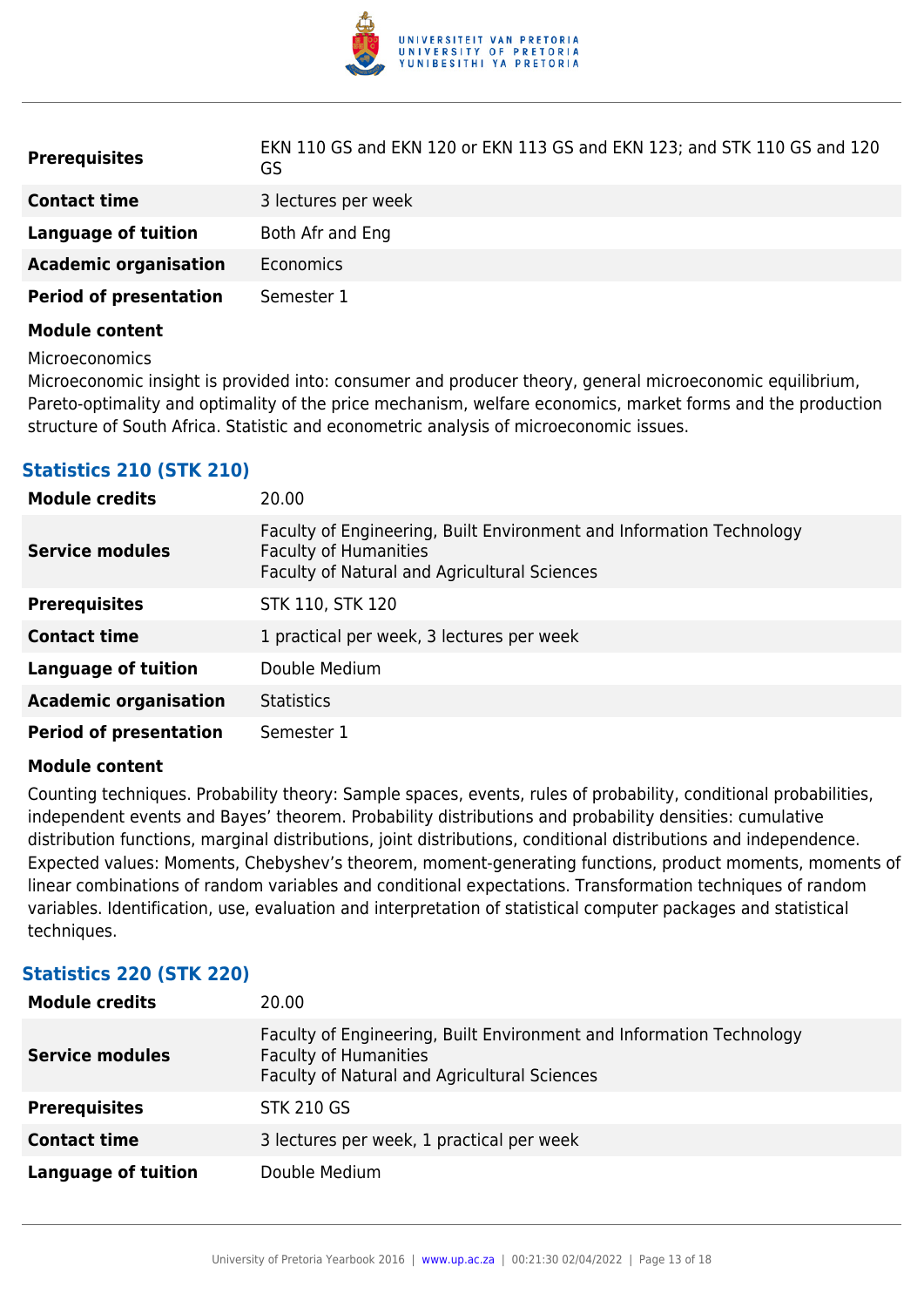

**Academic organisation** Statistics

**Period of presentation** Semester 2

### **Module content**

Special probability distributions: the discrete uniform distribution, Bernoulli distribution, binomial distribution, negative binomial and geometric distribution, the hypergeometric distribution, Poisson distribution and multinomial distribution. Special probability densities: Uniform distribution, gamma, exponential and chi-square distributions, the beta distribution, the normal distribution and the bivariate normal distribution. Functions of random variables. Sampling distributions, point estimation, interval estimation and hypothesis testing. Regression Analysis. Identification, use, evaluation and interpretation of statistical computer packages and statistical techniques.

# **Economics 234 (EKN 234)**

| <b>Module credits</b>         | 16.00                                                                                                                                                                               |
|-------------------------------|-------------------------------------------------------------------------------------------------------------------------------------------------------------------------------------|
| Service modules               | Faculty of Engineering, Built Environment and Information Technology<br><b>Faculty of Education</b><br><b>Faculty of Humanities</b><br>Faculty of Natural and Agricultural Sciences |
| <b>Prerequisites</b>          | EKN 214, STK 120                                                                                                                                                                    |
| <b>Contact time</b>           | 3 lectures per week                                                                                                                                                                 |
| <b>Language of tuition</b>    | English                                                                                                                                                                             |
| <b>Academic organisation</b>  | Economics                                                                                                                                                                           |
| <b>Period of presentation</b> | Semester 2                                                                                                                                                                          |

### **Module content**

### Macroeconomics

Application of the principles learned in EKN 214 on the world we live in. We look at international markets and dynamic macroeconomic models, and familiarise the students with the current macroeconomic policy debates. We also take a look at the latest macroeconomic research in the world. The course includes topics of the mathematical and econometric analysis of macroeconomic issues.

### **Economics 244 (EKN 244)**

| <b>Module credits</b>         | 16.00                                                                        |
|-------------------------------|------------------------------------------------------------------------------|
| <b>Service modules</b>        | <b>Faculty of Humanities</b><br>Faculty of Natural and Agricultural Sciences |
| <b>Prerequisites</b>          | EKN 224, STK 120                                                             |
| <b>Contact time</b>           | 3 lectures per week                                                          |
| <b>Language of tuition</b>    | English                                                                      |
| <b>Academic organisation</b>  | <b>Economics</b>                                                             |
| <b>Period of presentation</b> | Semester 2                                                                   |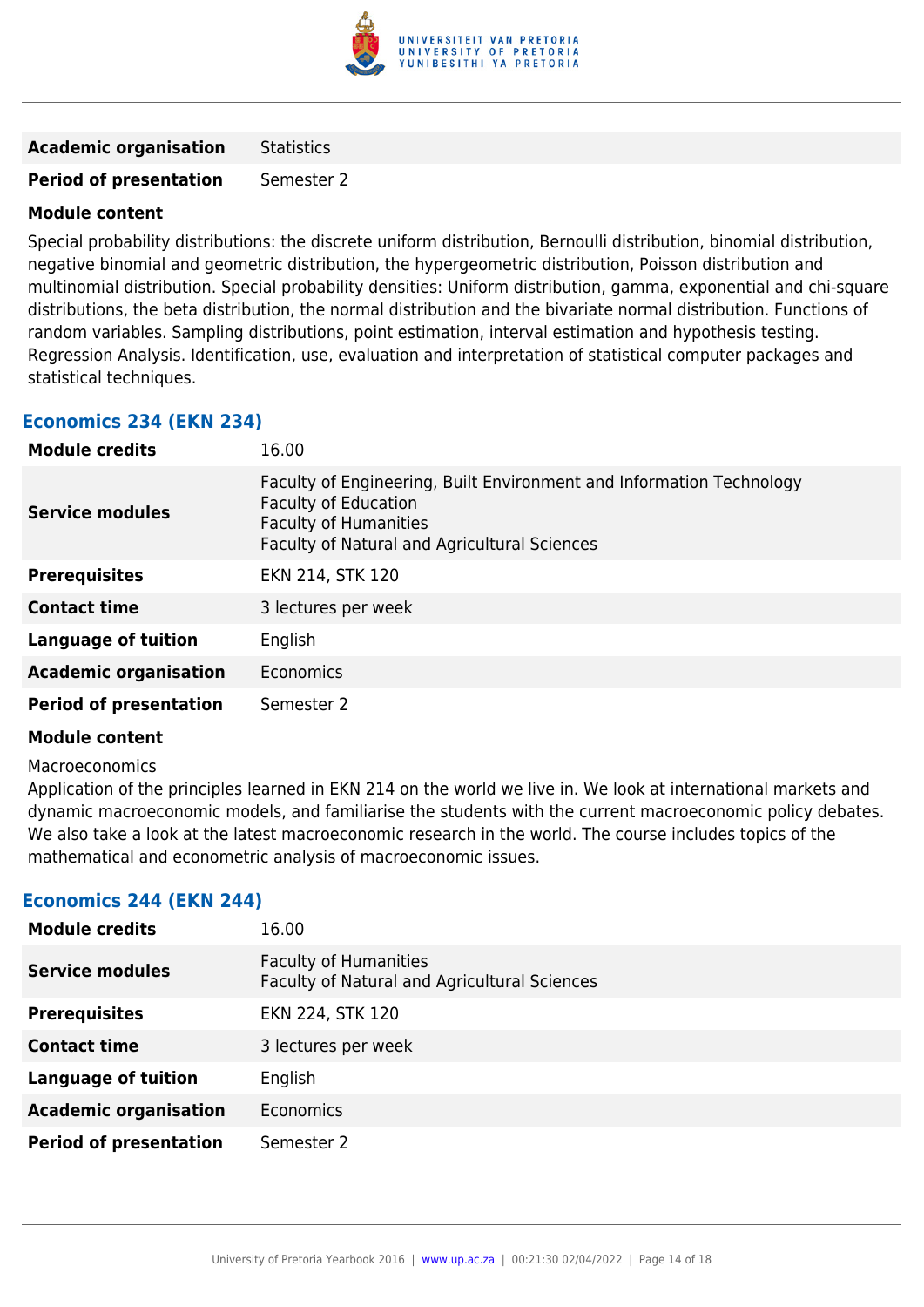

#### **Microeconomics**

From general equilibrium and economic welfare to uncertainty and asymmetric information. In this module we apply the principles learned in EKN 224 on the world around us by looking at the microeconomic principles of labour and capital markets, as well as reasons why the free market system could fail. We touch on the government's role in market failures. The course includes topics of the mathematical and econometric analysis of microeconomic issues.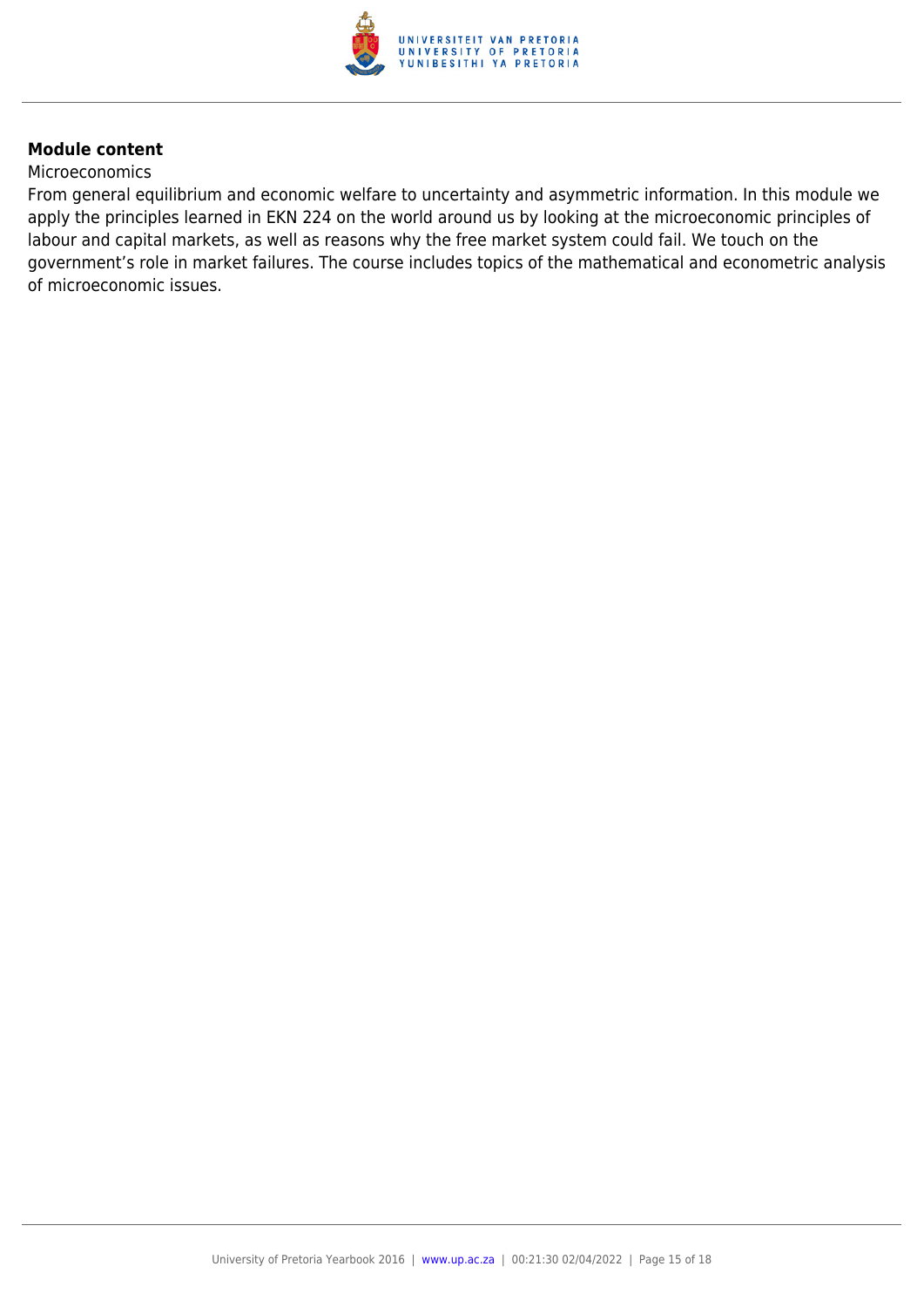

# Curriculum: Final year

**Minimum credits: 130**

# **Core modules**

### **Economics 310 (EKN 310)**

| <b>Module credits</b>         | 20.00                                                                                                                                                                               |
|-------------------------------|-------------------------------------------------------------------------------------------------------------------------------------------------------------------------------------|
| <b>Service modules</b>        | Faculty of Engineering, Built Environment and Information Technology<br><b>Faculty of Education</b><br><b>Faculty of Humanities</b><br>Faculty of Natural and Agricultural Sciences |
| <b>Prerequisites</b>          | EKN 214, EKN 234 or EKN 224, EKN 244                                                                                                                                                |
| <b>Contact time</b>           | 2 lectures per week, 1 discussion class per week                                                                                                                                    |
| <b>Language of tuition</b>    | Double Medium                                                                                                                                                                       |
| <b>Academic organisation</b>  | Economics                                                                                                                                                                           |
| <b>Period of presentation</b> | Semester 1                                                                                                                                                                          |
|                               |                                                                                                                                                                                     |

### **Module content**

Public finance

Role of government in the economy. Welfare economics and theory of optimality. Ways of correcting market failures. Government expenditure theories, models and programmes. Government revenue. Models on taxation, effects of taxation on the economy. Assessment of taxation from an optimality and efficiency point of view. South African perspective on public finance.

## **Economics 314 (EKN 314)**

| <b>Module credits</b>         | 20.00                                        |
|-------------------------------|----------------------------------------------|
| <b>Service modules</b>        | Faculty of Natural and Agricultural Sciences |
| <b>Prerequisites</b>          | EKN 234, EKN 244                             |
| <b>Contact time</b>           | 3 lectures per week                          |
| <b>Language of tuition</b>    | English                                      |
| <b>Academic organisation</b>  | <b>Economics</b>                             |
| <b>Period of presentation</b> | Semester 1                                   |

### **Module content**

International trade/finance

International economic insight is provided into international economic relations and history, theory of international trade, international capital movements, international trade politics, economic and customs unions and other forms or regional cooperation and integration, international monetary relations, foreign exchange markets, exchange rate issues and the balance of payments, as well as open economy macroeconomic issues.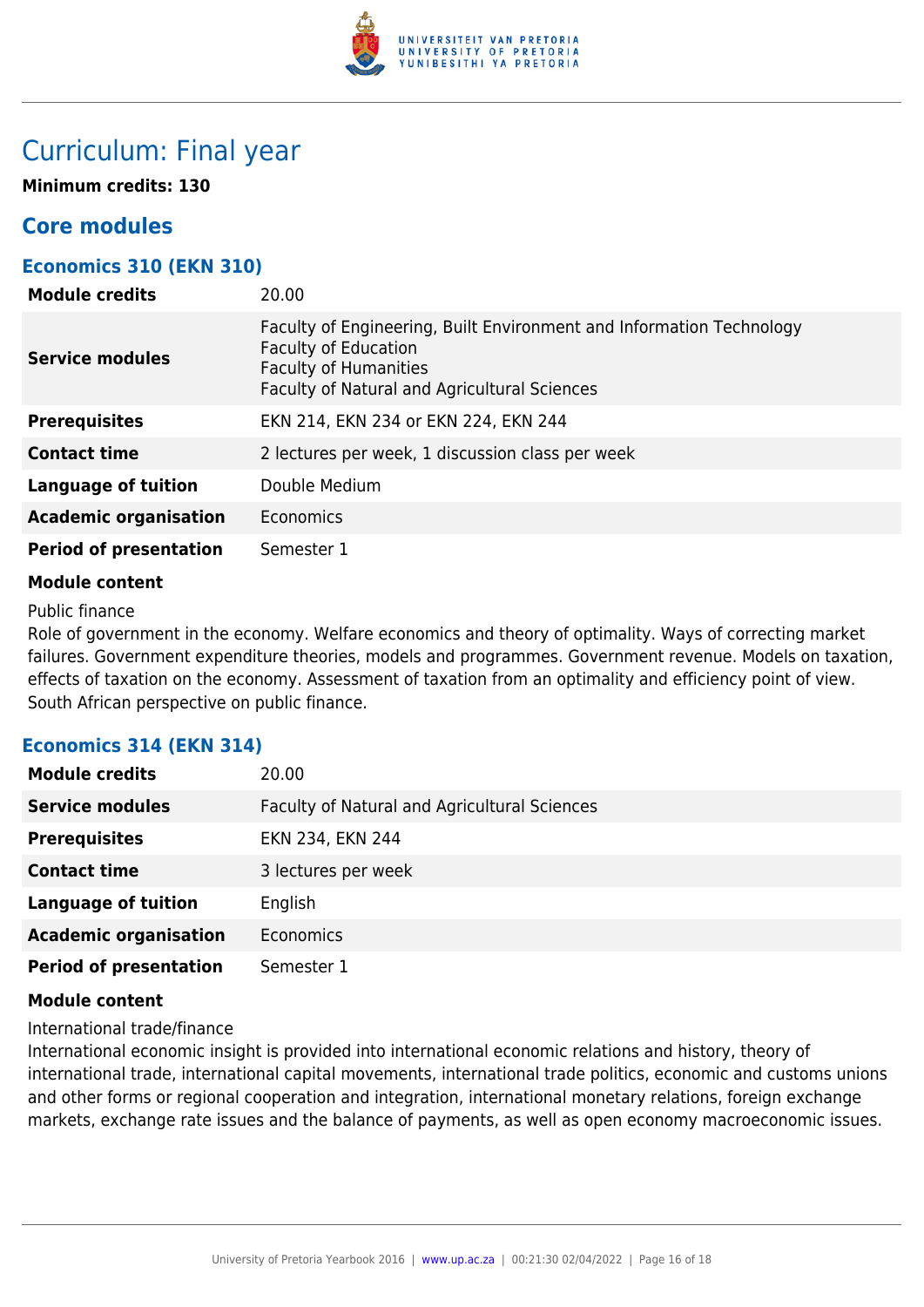

### **Economics 320 (EKN 320)**

| <b>Module credits</b>         | 20.00                                                                                                                                                                        |
|-------------------------------|------------------------------------------------------------------------------------------------------------------------------------------------------------------------------|
| <b>Service modules</b>        | Faculty of Engineering, Built Environment and Information Technology<br>Faculty of Education<br><b>Faculty of Humanities</b><br>Faculty of Natural and Agricultural Sciences |
| <b>Prerequisites</b>          | <b>EKN 310 GS</b>                                                                                                                                                            |
| <b>Contact time</b>           | 1 discussion class per week, 2 lectures per week                                                                                                                             |
| Language of tuition           | Double Medium                                                                                                                                                                |
| <b>Academic organisation</b>  | Economics                                                                                                                                                                    |
| <b>Period of presentation</b> | Semester 2                                                                                                                                                                   |

### **Module content**

### Economic analyses

Identification, collection and interpretation process of relevant economic data; the national accounts (i.e. income and production accounts, the national financial account, the balance of payments and input-output tables); economic growth; inflation; employment, unemployment, wages, productivity and income distribution; business cycles; financial indicators; fiscal indicators; social indicators; international comparisons; relationships between economic time series - regression analysis; long-term future studies and scenario analysis; overall assessment of the South African economy from 1994 onwards.

### **Economics 325 (EKN 325)**

| <b>Module credits</b>         | 20.00                                                                        |
|-------------------------------|------------------------------------------------------------------------------|
| <b>Service modules</b>        | <b>Faculty of Humanities</b><br>Faculty of Natural and Agricultural Sciences |
| <b>Prerequisites</b>          | EKN 214, EKN 234                                                             |
| <b>Contact time</b>           | 2 lectures per week, 1 discussion class per week                             |
| <b>Language of tuition</b>    | English                                                                      |
| <b>Academic organisation</b>  | <b>Economics</b>                                                             |
| <b>Period of presentation</b> | Semester 2                                                                   |

### **Module content**

Economic policy and development: Capita select

The course provides an introduction to growth economics and also to some topics on development economics. Firstly, historical evidence is covered and then the canonical Solow growth model and some of its empirical applications (human capital and convergence). Secondly, the new growth theory (the AK and the Romer models of endogenous growth) are covered. Some of the development topics to be covered include technology transfer, social infrastructure and natural resources.

### **Statistics 310 (STK 310)**

**Module credits** 25.00